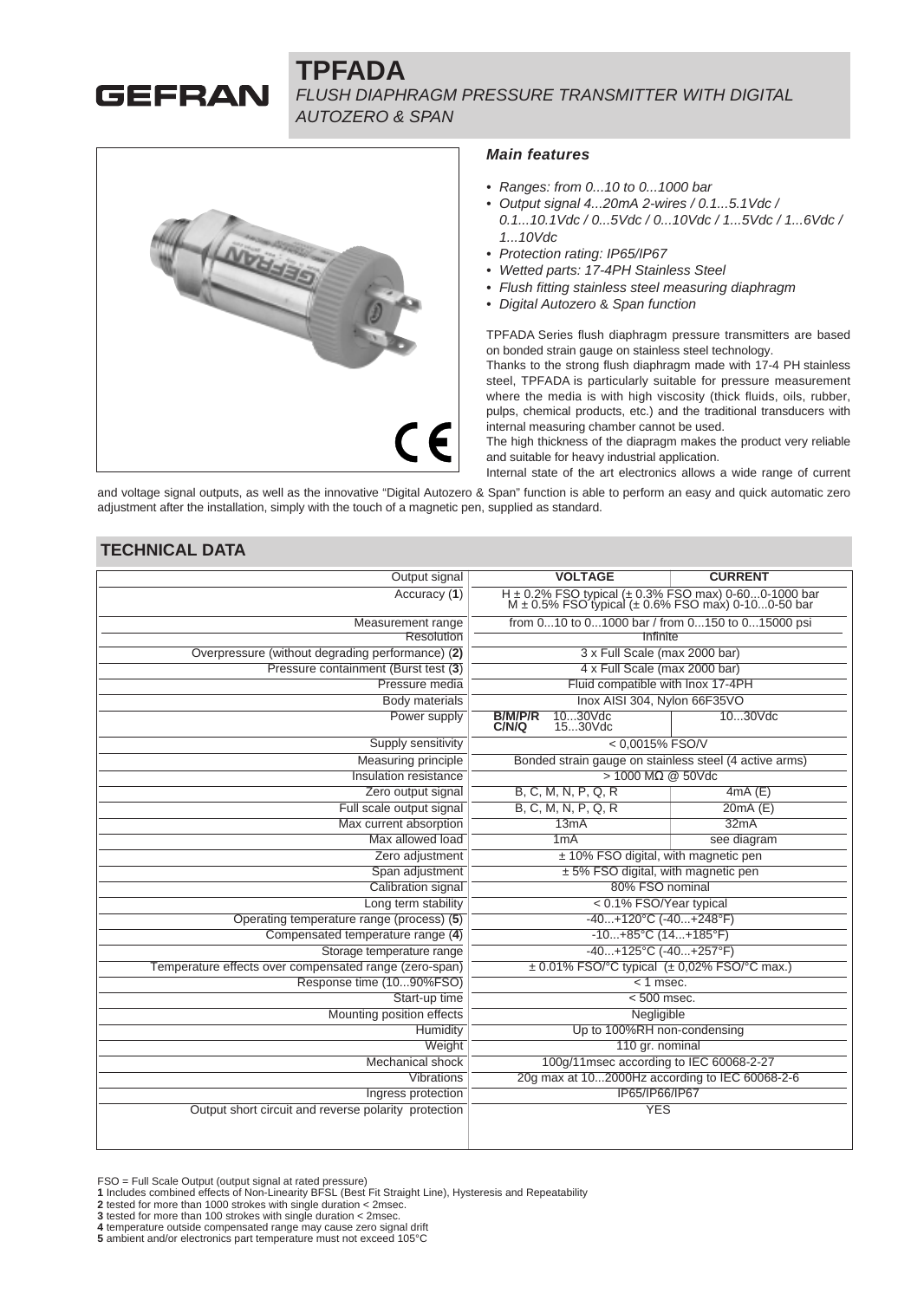# **MECHANICAL DIMENSIONS - Process Connections**



**ATTENTION:** for installation use a maximum torque force of 40Nm

|     | <b>Pressure range</b> |                               | Dimension "A" (mm) |      | Pressure range |            | Dimension "A" (mm)                |      |    | Pressure range |            | Dimension "A" (mm)                |      |      |
|-----|-----------------------|-------------------------------|--------------------|------|----------------|------------|-----------------------------------|------|----|----------------|------------|-----------------------------------|------|------|
| PSI | <b>BAR</b>            | M18x1.5 (G) 3/4" (L) 1/2" (M) |                    |      | PSI            | <b>BAR</b> | M18x1.5 (G)   3/4" (L)   1/2" (M) |      |    | <b>PSI</b>     | <b>BAR</b> | M18x1.5 (G) 3/4" (L) $ 1/2$ " (M) |      |      |
| 150 | 10                    |                               |                    |      | 750            | 50         |                                   |      |    |                | 250        |                                   |      |      |
| 250 | 16                    |                               |                    |      | 1000           | 60         |                                   |      |    | 5000           | 350        |                                   |      |      |
| 300 | 20                    |                               |                    |      | 1500           | 100        | 13.5                              | 13.5 | 21 |                | 400        | 14.1                              | 14.1 | 21.6 |
|     | 25                    | 13                            | 13                 | 20.5 | 2500           | 160        |                                   |      |    | 7500           | 500        |                                   |      |      |
|     | 30                    |                               |                    |      | 3000           | 200        |                                   |      |    |                | 600        |                                   |      |      |
| 500 | 35                    |                               |                    |      |                |            |                                   |      |    | 10000          | 700        | 14.7                              | 14.7 | 22.2 |
|     | 40                    |                               |                    |      |                |            |                                   |      |    | 15000          | 1000       |                                   |      |      |

## **ELECTRICAL CONNECTION**

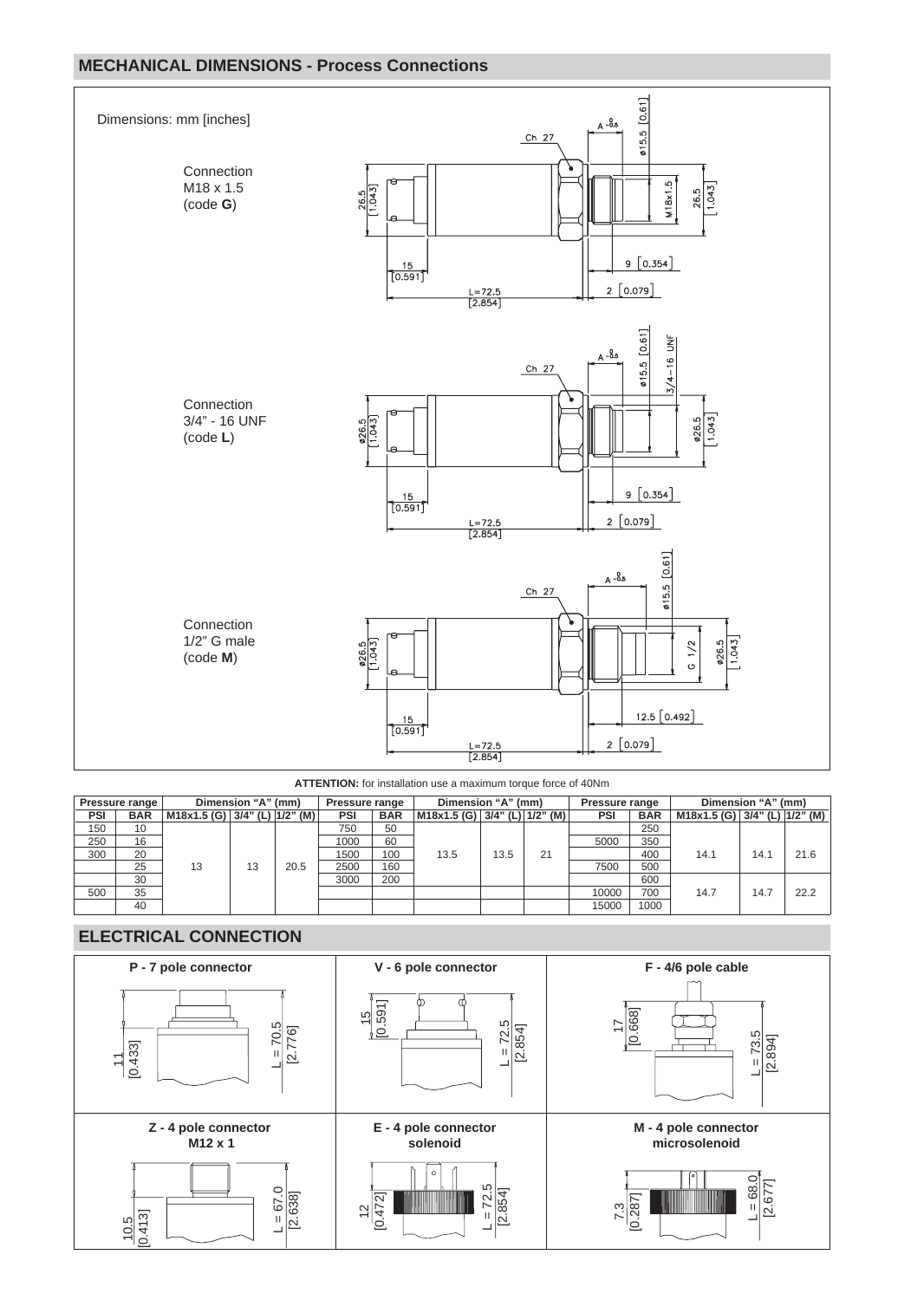#### **ELECTRICAL CONNECTION - Connectors**



# **ELECTRICAL CONNECTION - connection diagrams**

| VOLTAGE AMPLIFIED OUTPUT - mod. B/C/M/N/P/Q/R                             |                 |                |                           |                         |                         |                                                                                  |
|---------------------------------------------------------------------------|-----------------|----------------|---------------------------|-------------------------|-------------------------|----------------------------------------------------------------------------------|
|                                                                           | cod. V          | cod. P         | cod. F                    | cod. E/M                | cod. Z                  |                                                                                  |
| <b>CONTROLLER</b><br>$\overline{a}$<br>$\bar{z}/z$                        | с               | $\mathbf{1}$   | White                     | 3                       | 3                       |                                                                                  |
| <b>POWER SUPPLY</b><br>$\overline{\Xi}_\bullet$                           | D               | $\overline{2}$ | Green                     | $\overline{2}$          | $\overline{\mathbf{2}}$ |                                                                                  |
| <b>AMPLIFIER</b><br>$\pm_\bullet$<br>$\triangleright$                     | А               | 3              | Red                       | $\mathbf{1}$            | $\mathbf{1}$            |                                                                                  |
| <b>OUTPUT</b><br>د=                                                       | B               | $\overline{4}$ | Yellow or<br><b>Black</b> | $\overline{2}$          | $\overline{2}$          | <b>LOAD DIAGRAM</b>                                                              |
| $\overline{\div}$                                                         | Case            | Case           | Shield                    | ⊕                       | Case                    | (Current output)                                                                 |
| <b>CALIBRATION</b><br>$\ddot{\text{H}}$                                   | $E - F$         | $5 - 6$        | Blue /<br>Orange          | not<br>available        | not<br>available        | Ω                                                                                |
| CURRENT AMPLIFIED OUTPUT - mod. E                                         |                 |                |                           |                         |                         | TOTAL LOAD RESISTANCE RL<br>600<br><b>OPERATING</b><br>400<br>AREA<br>200<br>0.0 |
|                                                                           | cod. V          | cod. P         | cod. F                    | cod. E/M                | cod. Z                  | Vdc<br>25<br>30<br>5<br>15<br>20<br>$\Omega$<br>10<br>POWER SUPPLY VOLTAGE       |
| <b>CONTROLLER</b><br>$\overrightarrow{+}^{\bullet}$<br><b>POWER</b>       | A               | 3              | Red                       | 1                       | $\mathbf{1}$            |                                                                                  |
| <b>SUPPLY</b><br>I max<br><b>SIGNAL</b><br>-0<br>$\overline{\phantom{0}}$ | в               | 4              | Yellow or<br><b>Black</b> | $\overline{\mathbf{2}}$ | $\overline{\mathbf{2}}$ |                                                                                  |
| <b>AMPL/CONV</b>                                                          |                 |                |                           |                         |                         |                                                                                  |
| $\overline{\div}$<br><b>CALIBRATION</b>                                   | Case<br>$E - F$ | Case           | Shield<br>Blue /          | ⊕<br>not                | Case<br>not             |                                                                                  |
| $\overline{\mathcal{H}}$                                                  |                 | $5 - 6$        | Orange                    | available               | available               |                                                                                  |
|                                                                           |                 |                |                           |                         |                         |                                                                                  |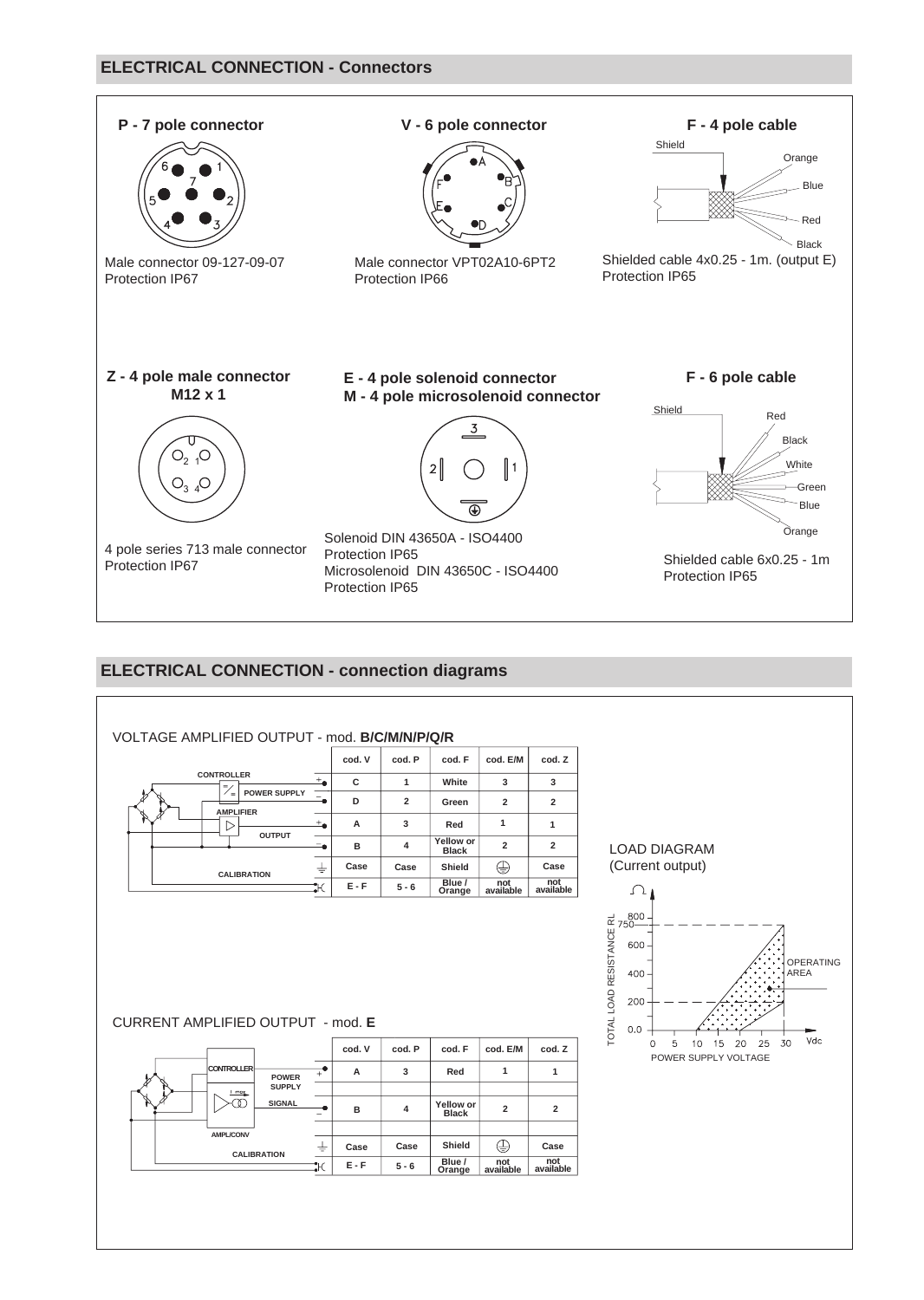#### **DIGITAL AUTOZERO & SPAN - Technical data**



#### **ACCESSORIES ON REQUEST**

| <b>Connectors</b>                                                                                       |                |                                                                                            |                |
|---------------------------------------------------------------------------------------------------------|----------------|--------------------------------------------------------------------------------------------|----------------|
| <b>Connection E</b><br>3 pole connector + ground DIN43650A ISO4400<br>Prot. IP65<br><b>Connection M</b> | <b>CON 006</b> | <b>Connection P</b><br>7 pole female cable connector,<br>Prot. IP67<br><b>Connection P</b> | <b>CON 321</b> |
| 3 pole connector + ground DIN43650C ISO4400<br>Prot. IP65<br><b>Connection Z</b>                        | <b>CON 008</b> | 7 pole female cable connector,<br>Prot. IP40<br><b>Connection P</b>                        | <b>CON 320</b> |
| 4 pole female cable connector M12x1<br>Prot. IP67<br><b>Connection Z</b>                                | <b>CON 293</b> | 7 pole female cable connector 90°,<br>Prot. IP40<br><b>Connection V</b>                    | <b>CON 322</b> |
| 4 pole female cable connector, 90° M12x1<br>Prot. IP67                                                  | <b>CON 050</b> | 6 pole Female cable connector,<br>Prot. IP66                                               | <b>CON 300</b> |

### **EXTENSION CABLES**

| 6 pole female connector (CON 300) + 2 m (6.5 ft) of cable (6x0.25)<br>6 pole female connector (CON 300) + 4 m (13 ft) of cable (6x0.25) | C02WLS<br>C04WLS                  |                | Cable<br>color code |
|-----------------------------------------------------------------------------------------------------------------------------------------|-----------------------------------|----------------|---------------------|
| 6 pole female connector (CON 300) $+ 6$ m (20 ft) of cable (6x0.25)                                                                     | <b>C06WLS</b>                     | <b>Pin</b>     | Wire                |
| 6 pole female connector (CON 300) + 8 m (25 ft) of cable $(6x0.25)$                                                                     | C08WLS                            | $\overline{A}$ | Red                 |
| 6 pole female connector (CON 300) + 10 m (33 ft) of cable $(6x0.25)$                                                                    | C <sub>10</sub> WLS               | B              | Yellow/Black        |
| 6 pole female connector (CON 300) + 15 m (50 ft) of cable (6x0.25)                                                                      | C <sub>15</sub> WLS               | C              | White               |
| 6 pole female connector (CON 300) + 20 m (66 ft) of cable (6x0.25)                                                                      | C <sub>20</sub> WLS               | D              | Green               |
| 6 pole female connector (CON 300) + 25 m (82 ft) of cable $(6x0.25)$                                                                    | C <sub>25</sub> WLS               | E              | <b>Blue</b>         |
| 6 pole female connector (CON 300) + 30 m (100 ft) of cable (6x0.25)<br>Other lengths                                                    | C <sub>30</sub> WLS<br>on request | ⊏              | Orange              |